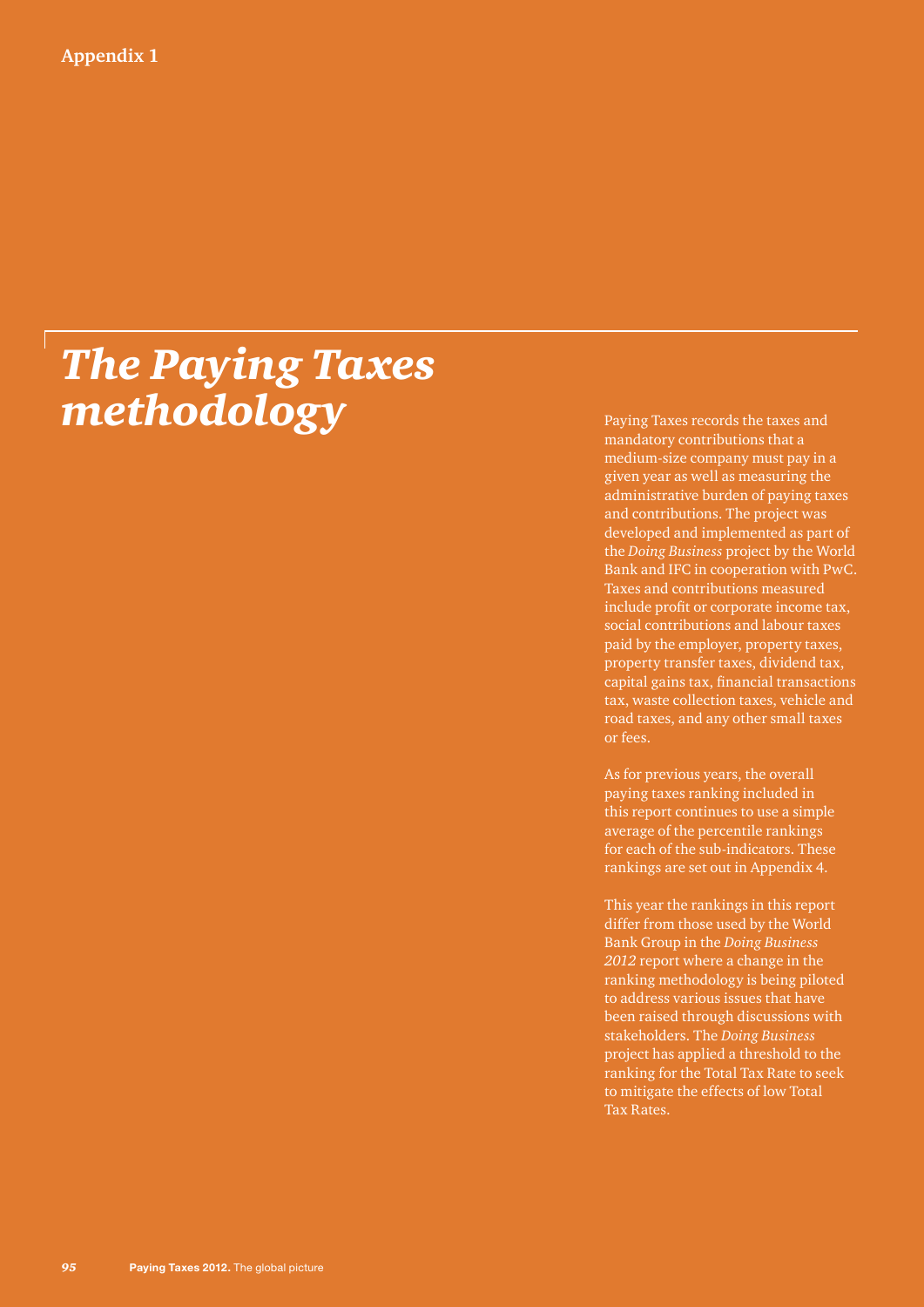Paying Taxes measures all taxes and contributions that are government mandated (at any level—federal, state or local) and which apply to the standardised business and have an impact in its financial statements. In doing so, Paying Taxes goes beyond the traditional definition of a tax. As defined for the purposes of government national accounts, taxes include only compulsory, unrequited payments to general government. Paying Taxes departs from this definition because it measures imposed charges that affect business accounts, not government accounts. The main difference relates to labour contributions. The Paying Taxes measure in *Doing Business* includes government-mandated contributions paid by the employer to a requited private pension fund or workers' insurance fund. The indicator includes, for example, Australia's compulsory superannuation guarantee and workers' compensation insurance. It should be noted that for the purpose of calculating the Total Tax Rate (defined below), only taxes borne are included. For example, value added taxes are generally excluded (provided they are not irrecoverable) because they do not affect the accounting profits of the business—that is, they are not reflected in the income statement. They are, however, included for the purpose of the compliance measures (time and payments), as they add to the burden of complying with the tax system.

## **Figure A1.1: Paying taxes: tax compliance for a local manufacturing company Rankings are based on three-sub indicators**

**Total Tax Rate (33.3%)** Firm tax liability as % of profits before all taxes borne

> **Payments (33.3%)** Number of tax payments per year

> **Time (33.3%)** Number of hours per year to prepare, file returns and pay taxes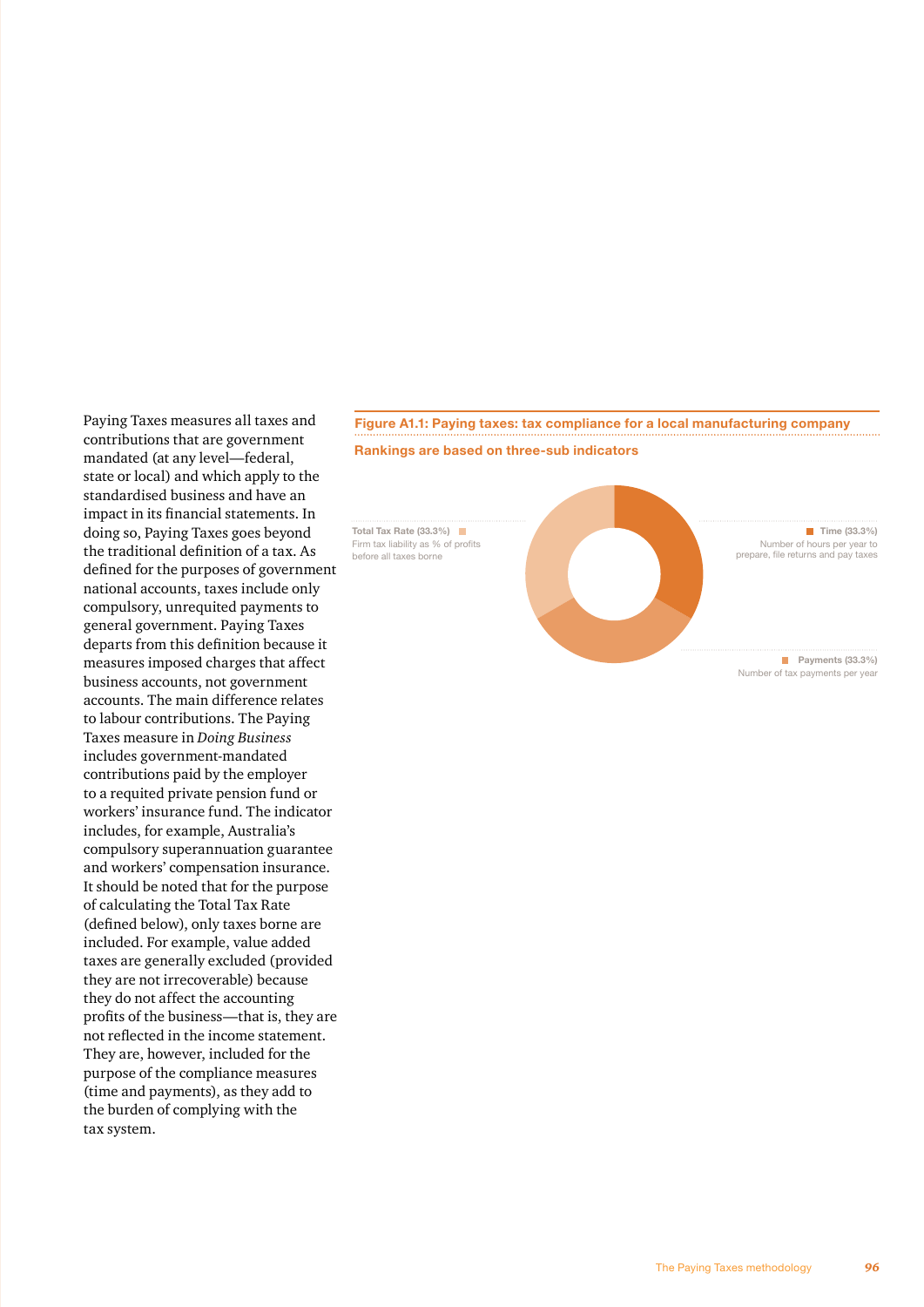The Paying Taxes study uses the *Doing Business* case scenario to measure the taxes and contributions paid by a standardised business and the complexity of an economy's tax compliance system. This case scenario uses a set of financial statements and assumptions about transactions made over the course of the year. Tax experts from a number of different firms in each economy (including PwC) compute the taxes and mandatory contributions due in their jurisdiction based on the standardised case study facts. Information is also compiled on the frequency of filing and payments as well as time taken to comply with tax laws in an economy.

The timeline summarises the annual process for collecting the Paying Taxes data.

The methodology for the Paying Taxes indicators has benefited from discussion with members of the International Tax Dialogue and other stakeholders, which has led to a refinement of the survey questions on the number of hours required to pay taxes and the collection of additional data on the labour tax wedge for further research.

To make the data comparable across the economies included in the study, a number of assumptions about the business and the taxes and contributions made by the business are used.

#### *Assumptions about the business* The business:

• is a limited liability, taxable company. If there is more than one type of limited liability company in the economy, the limited liability form most common among domestic firms is chosen. The most common form is reported by incorporation lawyers or the statistical office.

- started operations on 1 January 2009. At that time the company purchased all the assets shown in its balance sheet and hired all its workers.
- operates in the economy's largest business city.
- is 100% domestically owned and has five owners, all of whom are natural persons.
- at the end of 2009, has a startup capital of 102 times income per capita.
- performs general industrial or commercial activities. Specifically, it produces ceramic flowerpots and sells them at retail. It does not participate in foreign trade (no import or export) and does not handle products subject to a special tax regime, for example, liquor or tobacco.
- at the beginning of 2010, owns two plots of land, one building, machinery, office equipment, computers and one truck. It also leases one truck.
- does not qualify for investment incentives or any benefits apart from those related to the age or size of the company.
- has 60 employees—four managers, eight assistants and 48 workers. All are nationals, and one manager is also an owner. The company pays for additional medical insurance for employees (not mandated by any law) as an additional benefit.

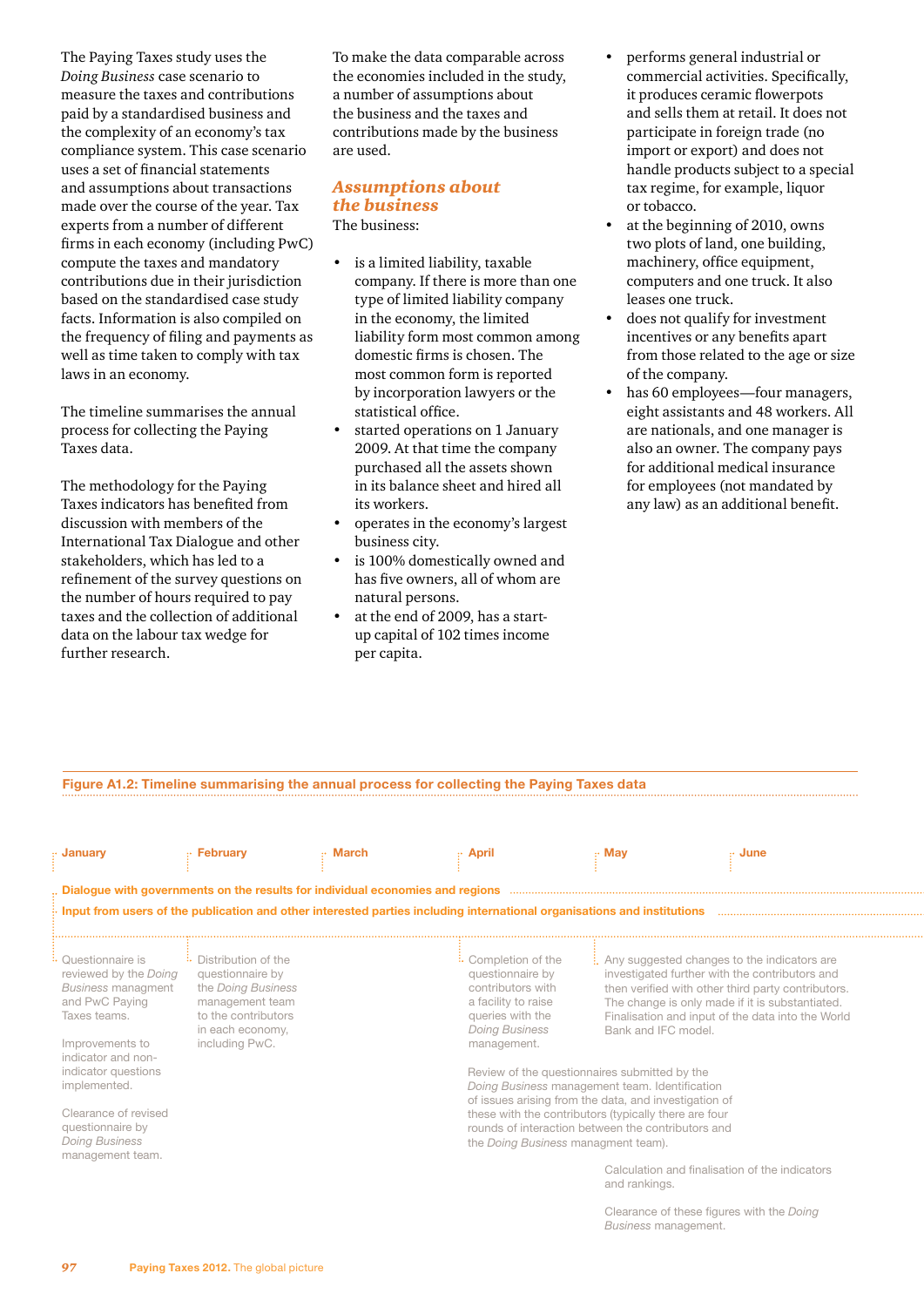In addition, in some economies reimbursable business travel and client entertainment expenses are considered fringe benefits. When applicable, it is assumed that the company pays the fringe benefit tax on this expense or that the benefit becomes taxable income for the employee. The case study assumes no additional salary additions for meals, transportation, education or others. Therefore, even when such benefits are frequent, they are not added to or removed from the taxable gross salaries to arrive at the labour tax or contribution calculation.

- has a turnover of 1,050 times income per capita.
- makes a loss in the first year of operation.
- has a gross margin (pre-tax) of 20% (i.e. sales are 120% of the cost of goods sold).
- distributes 50% of its net profits as dividends to the owners at the end of the second year.
- sells one of its plots of land at a profit at the beginning of the second year.
- has annual fuel costs for its trucks equal to twice income per capita.

is subject to a series of detailed assumptions on expenses and transactions to further standardise the case. All financial statement variables are proportional to 2005 income per capita. For example, the owner who is also a manager spends 10% of income per capita on travelling for the company (20% of this owner's expenses are purely private, 20% are for entertaining customers and 60% for business travel).

### *Assumptions about the taxes and contributions*

- All the taxes and contributions recorded are those paid in the second year of operation (calendar year 2010). A tax or contribution is considered distinct if it has a different name or is collected by a different agency. Taxes and contributions with the same name and agency, but charged at different rates depending on the business, are counted as the same tax or contribution.
- The number of times the company pays taxes and contributions in a year is the number of different taxes or contributions multiplied by the frequency of payment (or withholding) for each tax. The frequency of payment includes advance payments (or withholding) as well as regular payments (or withholding).



a PwC perspective. Focus on geographical and economic groupings.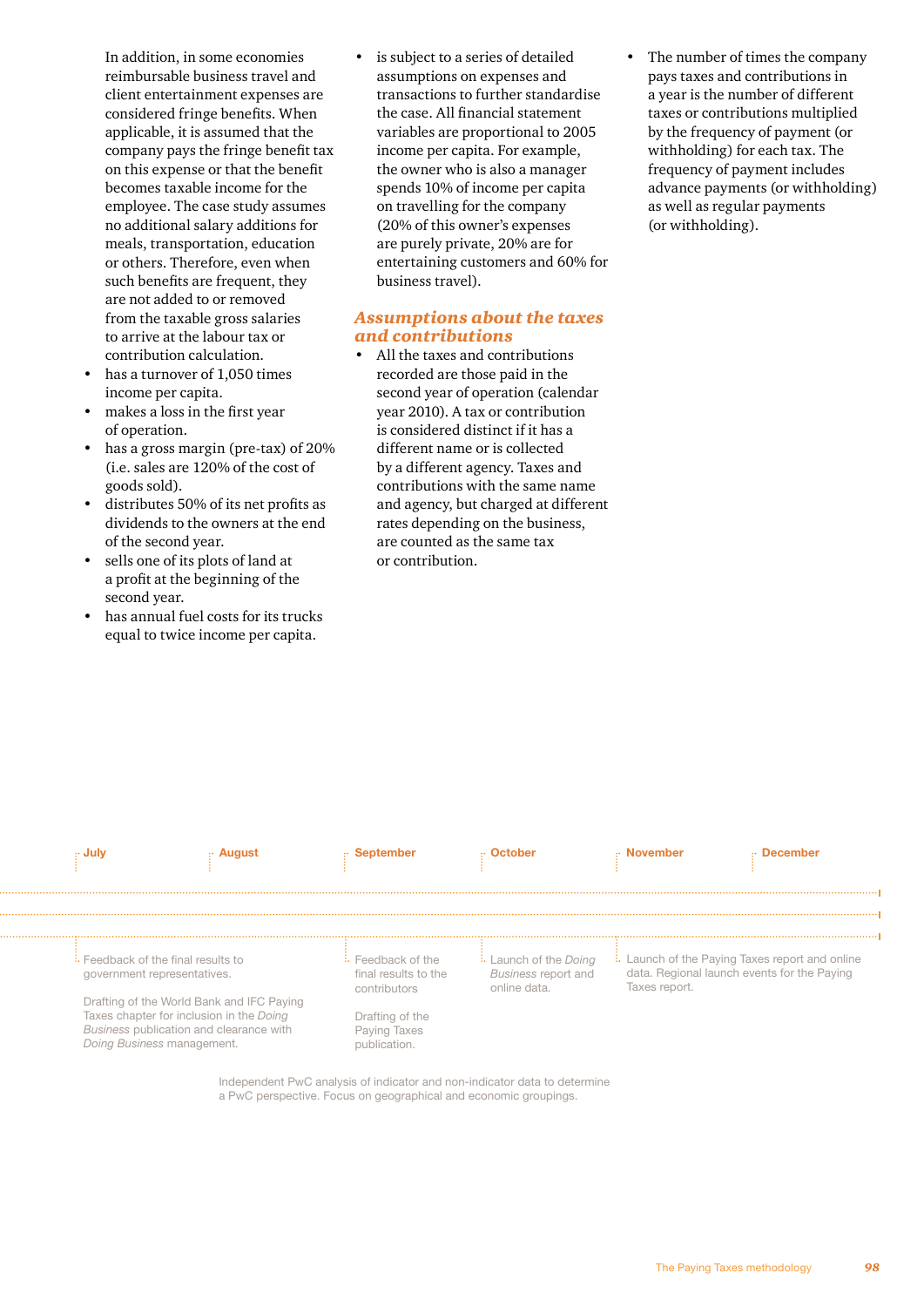#### *What does Paying Taxes measure?* **Tax payments**

The tax payments indicator reflects the total number of taxes and contributions paid, the method of payment, the frequency of payment, the frequency of filing and the number of agencies involved for this standardised case study company during the second year of operation (table A.1.1). It includes consumption taxes paid by the company, such as sales tax or value added tax. These taxes are traditionally collected from the consumer on behalf of the tax agencies. Although they do not affect the income statements of the company, they add to the administrative burden of complying with the tax system and so are included in the tax payments indicator.

The number of payments takes into account electronic filing. Where full electronic filing and payment is allowed and it is used by the majority of medium-size businesses, the tax is counted as paid once a year even if filings and payments are more frequent. For payments made through third parties, such as tax on interest paid by a financial institution or fuel tax paid by a fuel distributor, only one payment is included even if payments are more frequent.

Where two or more taxes or contributions are filed for and paid jointly using the same form, each of these joint payments is counted once. For example, if mandatory health insurance contributions and mandatory pension contributions are filed for and paid together, only one of these contributions would be included in the number of payments.

#### **Time**

Time is recorded in hours per year. The indicator measures the time taken to prepare, file and pay three major types of taxes and contributions: the corporate income tax, value added or sales tax, and labour taxes, including payroll taxes and social contributions. Preparation time includes the time to collect all information necessary to compute the tax payable and to calculate the amount payable. If separate accounting books must be kept for tax purposes – or separate calculations made – the time associated with these processes is included. This extra time is included only if the regular accounting work is not enough to fulfil the tax accounting requirements. Filing time includes the time to complete all necessary tax return forms and file the relevant returns at the tax authority. Payment time considers the hours needed to make the payment online or at the tax authorities. Where taxes and contributions are paid in person, the time includes delays while waiting.

#### **Table A1.1: What do the paying taxes indicators measure?**

**Tax payments for a manufacturing company in 2010 (number per year adjusted for electronic and joint filing and payment)**

Total number of taxes and contributions paid, including consumption taxes (value added tax, sales tax or goods and service tax) Method and frequency of filing and payment **Time required to comply with 3 major taxes (hours per year)** Collecting information and computing the tax payable Completing tax return forms, filing with proper agencies Arranging payment or withholding Preparing separate mandatory tax accounting books, if required **Total Tax Rate (% of profit before all taxes)** Profit or corporate income tax Social contributions and labour taxes paid by the employer Property and property transfer taxes Dividend, capital gains and financial transactions taxes Waste collection, vehicle, road and other taxes